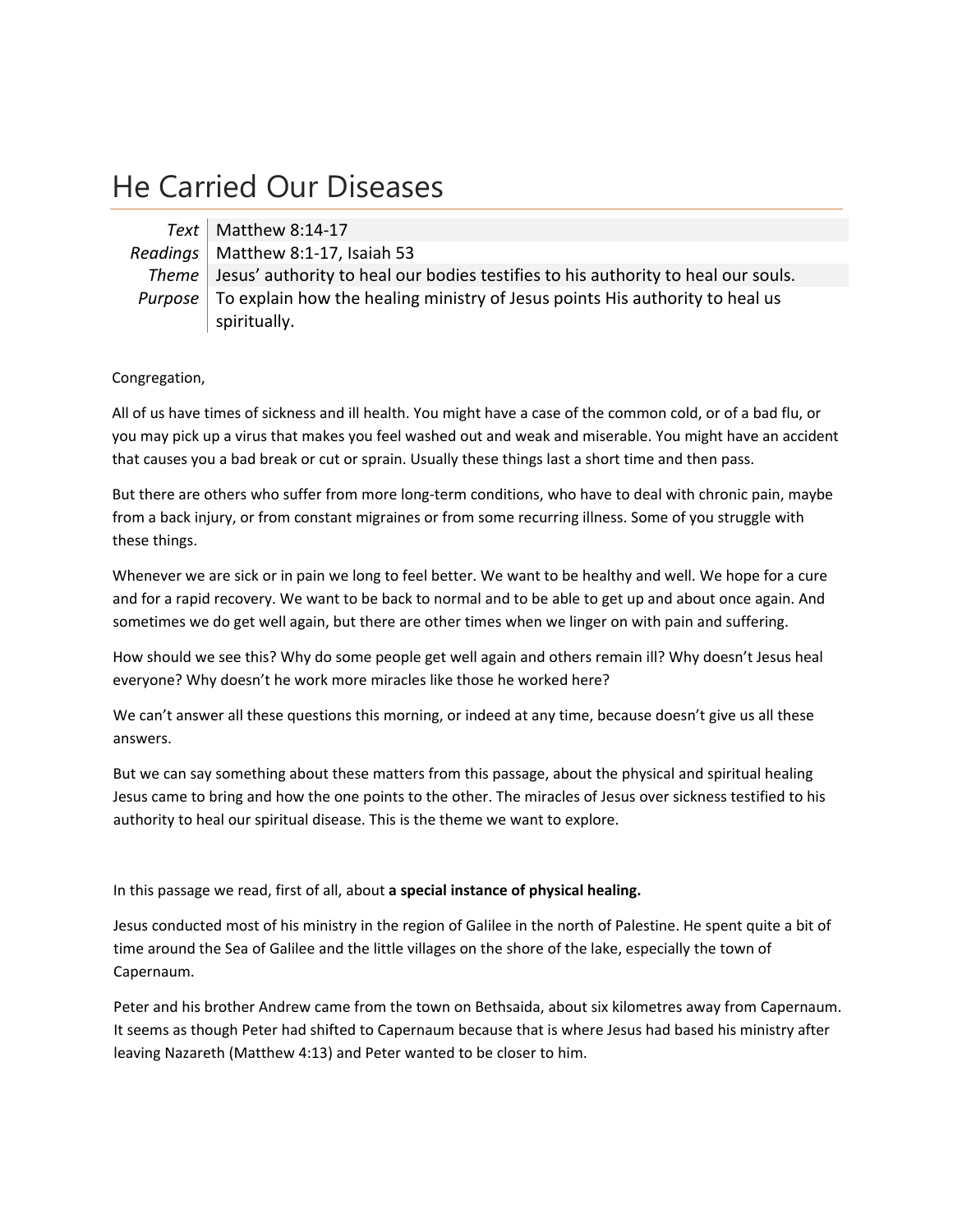Peter was married and his wife's mother lived with him in their little house. She had a fever. This may well have been caused by malaria which was common in those parts. Jesus came to Peter's house, as he often did and found this older woman very ill.

We read that Jesus "touched her hand and the fever left her". The additional laws of the Jewish scribes forbade touching persons who had a fever but Jesus was not bound by these man-made traditions. He knew the importance of touching someone.

Touching someone who is ill or distressed is a way to communicate affection and warmth and compassion. Jesus could have healed this woman with merely a word or with a brief command, but he also touched her to show his compassion.

*"...and the fever left her."* Just like that! *"...and she got up and began to wait on them."* Matthew mentions this to show that her recovery was complete; she recovered immediately and fully. She was back to normal and straight away went back to what she was used to doing - serving the Lord.

She did not ask to be healed; this is the only healing recorded in the gospel of Matthew where Jesus took the initiative without being asked. Usually Jesus is responding to a request. He did not do miracles just for their own sake ‐ they always had a purpose.

This miracle isn't recorded because it was so spectacular or because it was more remarkable than others. There were no big crowds, no large gatherings ‐ just a few people in a simple one room dwelling.

It is recorded because it was close to home. It affected the immediate family of Peter, one of the disciples close to Jesus.

Events make more of an impression on us when they affect someone in our family or the church. You might read about someone going in for serious surgery and you are concerned but all the more so when it's your daughter. Someone is gravely injured in an accident and you are distressed for them, but all the more so when it is a close friend of yours.

In this case the healing was close to home and it made all the more impression on Peter and his wife and on the other disciples ‐ so Matthew records it for us.

But lest we think that the three miracles recorded in the first half of this chapter were isolated examples Matthew goes on to tell us that Jesus healed many people in that town. "When evening came many who were demon-possessed were brought to him, and he drove out the spirits with a word and healed all the sick" (verse 16).

Here Matthew describes **general physical healing.**

This happened **in the evening**. We know from the other gospels that it was the Sabbath.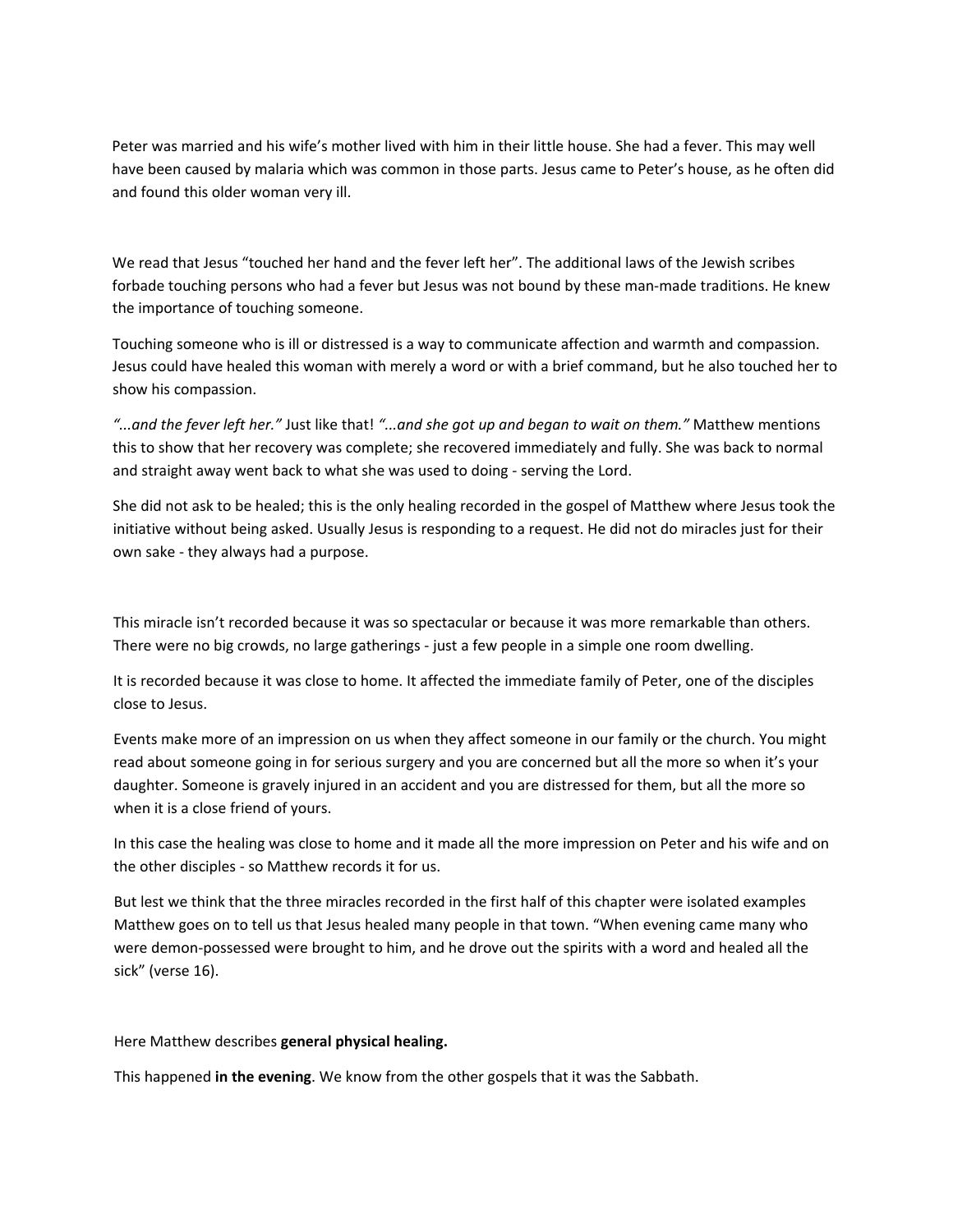The Lord had commanded people to labour for six days and to rest on the seventh ‐ no one was to do any work. But in their fanatical zeal for the law the scribes had added a whole raft of rules to this simple command. They defined a whole range of categories of work. One of these was carrying a burden. A burden was defined as anything weighing more than two figs.

This meant that carrying a sick person on the Sabbath was regarded as work. Healing a sick person was also regarded as work. This is why the people of the town waited until evening before bringing to Jesus those who were ill.

The Sabbath ended at sunset, but the scribes also defined that more precisely: The Sabbath ended when you could see two stars in the sky. Now throughout that day the people of Capernaum had heard about the healing of Peter's mother in law. This is why they brought their sick to him so he could also heal them.

Here again we see the compassion of Jesus. It was *evening*. We know from the other gospels that Jesus had healed three people already that day. He had dealt with opposition from the religious leaders. No doubt he had preached and taught. By evening he was ready to sit and rest and take it quietly. He was a man, human like us, and he suffered from tiredness and emotional exhaustion just like us. But all these people came and he healed them too.

Matthew then tells us: "This was to fulfil what was spoken through the prophet Isaiah: 'He took up our infirmities and carried our diseases'" (verse 17).

This is a gospel for the Jews. Matthew often quotes the Old Testament because he wants the Jews to see that Jesus is the Messiah God had promised.

This quote comes from Isaiah 53:4, that famous chapter about the Suffering Servant. Matthew quotes it to show that Jesus' authority to heal our bodies testifies to his authority to heal our souls.

His *physical* healings point to his power to **heal people spiritually***.*

Not everyone interprets this verse in this way. Some read it as a promise that Jesus will heal every physical ailment and disease we have.

So we need to look at this. How are physical and spiritual healing related together? What exactly does Matthew mean by this quote?

We need to say, first of all that **all sickness is connected with sin as the general cause.**

Sickness and death came into this world as a result of the sin of Adam and Eve. They had disobeyed God by eating of the tree of the knowledge of good and evil. God had warned Adam; "On the day you eat of it you will die."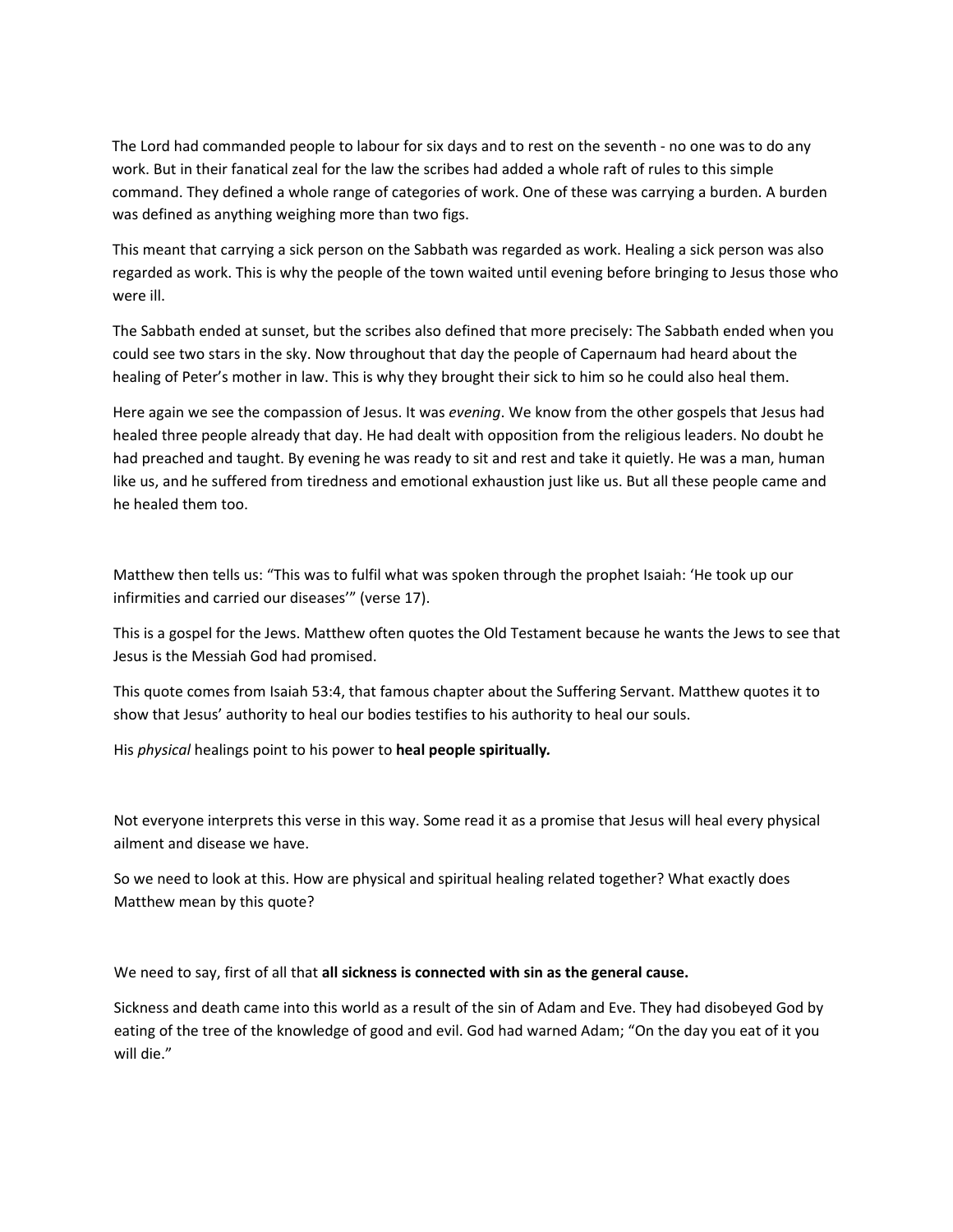The Apostle Paul explains that "sin entered the world through one man, and death through sin, and in this way death came to all men because all sinned" (Romans 5:12).

If there was no sin there would be no sickness.

If Adam and Eve had been perfectly obedient the world would have remained a perfect place. But they didn't and evil and suffering entered this world.

## Secondly we note that **Jesus came to cure people of sickness.**

He did this many times in his ministry. He had compassion on people and wanted to heal them. He cast our demons, made the blind see, caused the lame to walk, the deaf to hear, the paralysed to move; he even brought life to those who were dead!

But Jesus did not heal *everyone* in Palestine at that time. He healed many, but probably only a very small proportion of those who were ill. Only a very small percentage of the population was cured. Some didn't hear about Jesus; others heard about him but couldn't get to meet him; and others heard about him but didn't believe in him.

Some Christians believe that Jesus wants to heal everyone and wants everyone to be cured of whatever is troubling them. But that's not what the Bible teaches. Jesus did not heal everyone. Nor did the Apostles. Paul himself suffered from a physical ailment throughout his life; Timothy was often unwell; Paul left Trophimus sick at Miletus (2 Tim 4:20) and another of Paul's friends, Epaphroditus, was very ill and almost died. It is not God's will to cure every believer who is sick. Sometimes God allows us to remain ill for some purpose, which we may or may not discover.

Yet we can confidently state that Jesus came to cure people of sickness. He continues to heal people today, occasionally through a miracle, more often through natural means. Now he may not always do that in this life, but he certainly will in the life to come. In heaven there will be no more death or mourning or crying or pain for then the old order of things will have passed away (Rev 21:4).

The healing ministry of Jesus looks back to the beauty of the Garden of Eden and forward to the perfection of heaven where there will be the tree of life whose leaves will be for the healing of the nations.

So we have seen that all sickness can be traced back to sin as the general cause and that Jesus came to heal believers of physical diseases, if not in this life, then certainly in the next.

Thirdly we note that **the physical healings Jesus did testified to his authority to heal us spiritually.** The physical points to the spiritual.

This is the point of the quote from Isaiah  $53:4 -$ 

"He took up our infirmities and carried our sorrows."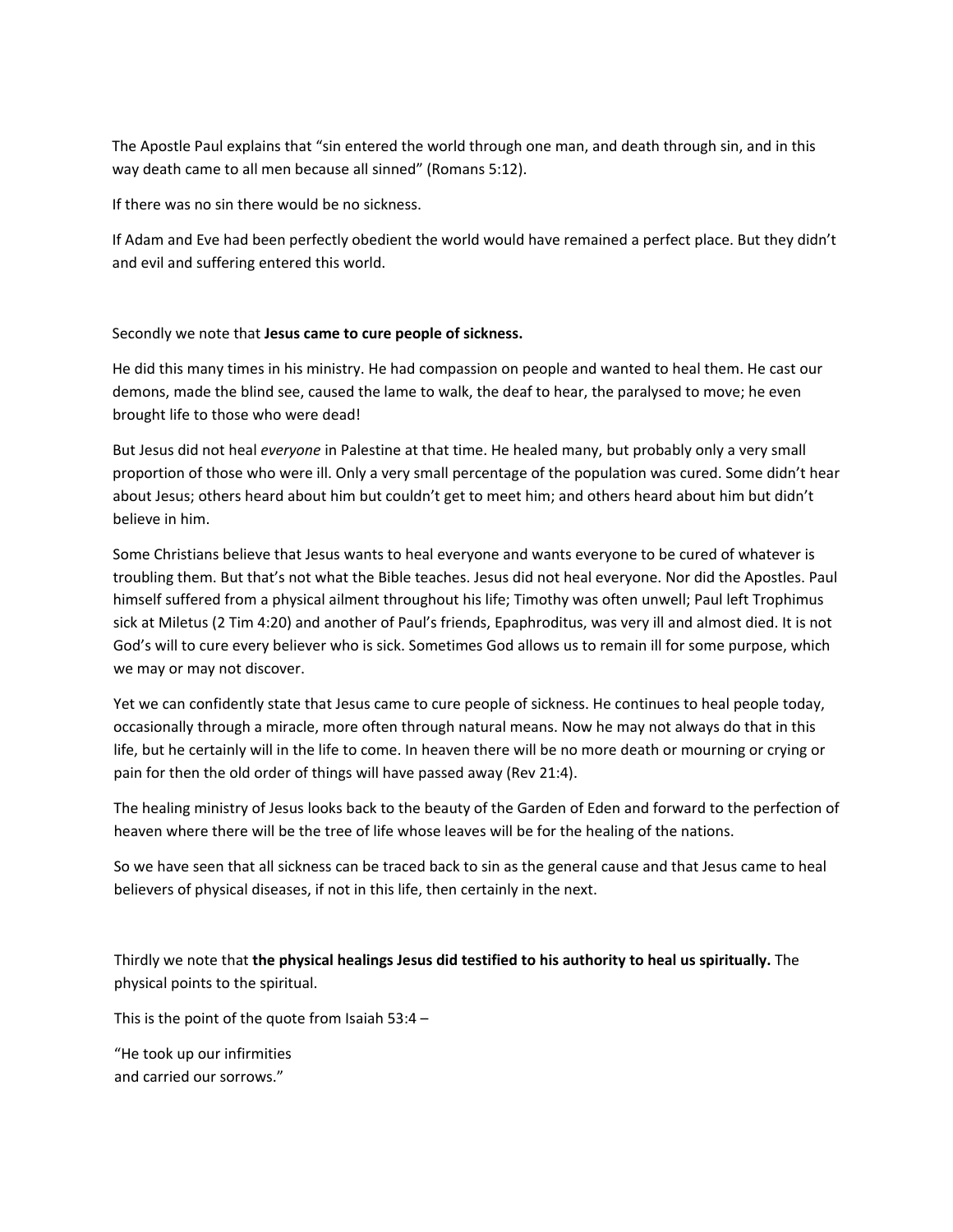This teaches us that Jesus was human like us and that he suffered as we do. He identified with us in our sickness and struggle.

It also teaches us that Jesus has a great compassion for those who are suffering. We have seen examples of this already in his attitude to the leper and this woman he healed. He pitied people in their pain.

But it teaches us much more than this. By quoting this one verse out of Isaiah 53 Matthew has in mind the entire chapter. He was thinking of the whole context of this verse and all that it said about the Messiah. Isaiah and Matthew had in mind much more than Jesus power to heal physically ‐ they knew that whatever he did to people's bodies was a sign of what he could do for their souls.

The very next verse of Isaiah 53 goes on to say:

"he was pierced for our transgressions, he was crushed for our iniquities; the punishment that brought us peace was upon him and by his wounds we are healed" (Isaiah 53:5).

Jesus did not come only to deal with our physical pain ‐ he came to deal with the root of all evil, with the sin in our lives. He came to take the punishment for sin on himself and to pay the penalty for sin.

There is a fictional story of a man standing on the banks of dirty filthy river. As he stood there he saw person floating in the water in great trouble, on the verge of drowning. He felt sorry for the man and dived in to rescue him. He took hold of him and managed to get him to the bank and dragged him up. He was just recovering from this effort when he saw another man drowning in the grimy water, so he dived in to rescue him too. This happened again and again and the rescuer was nearing exhaustion.

Then he saw another man striding past him up along the bank of the river. He called out to him; "Stay here and help me; these people are drowning!" But the man replied; "I can't stay; I'm going up the river to deal with the man who is throwing these people in."

This is what Jesus has done. We are to rescue people who are drowning in the river; but Jesus came to defeat Satan, to conquer evil and to deal thoroughly with sin. Through his death on the cross he dealt with the essence and the core of sin. The Apostle Paul describes this in Colossians 2:13b-15...

We remember this regularly in the sacrament of the Lord's Supper. We also remember this every Easter as we recall the death of Jesus on the cross.

We remember that he came to forgive us our sins, to free us from guilt and to break the grip Satan and sin have on us.

This is why Paul can write those triumphant words: "There is therefore no condemnation for those who are in Christ Jesus!" (Romans 8:1).